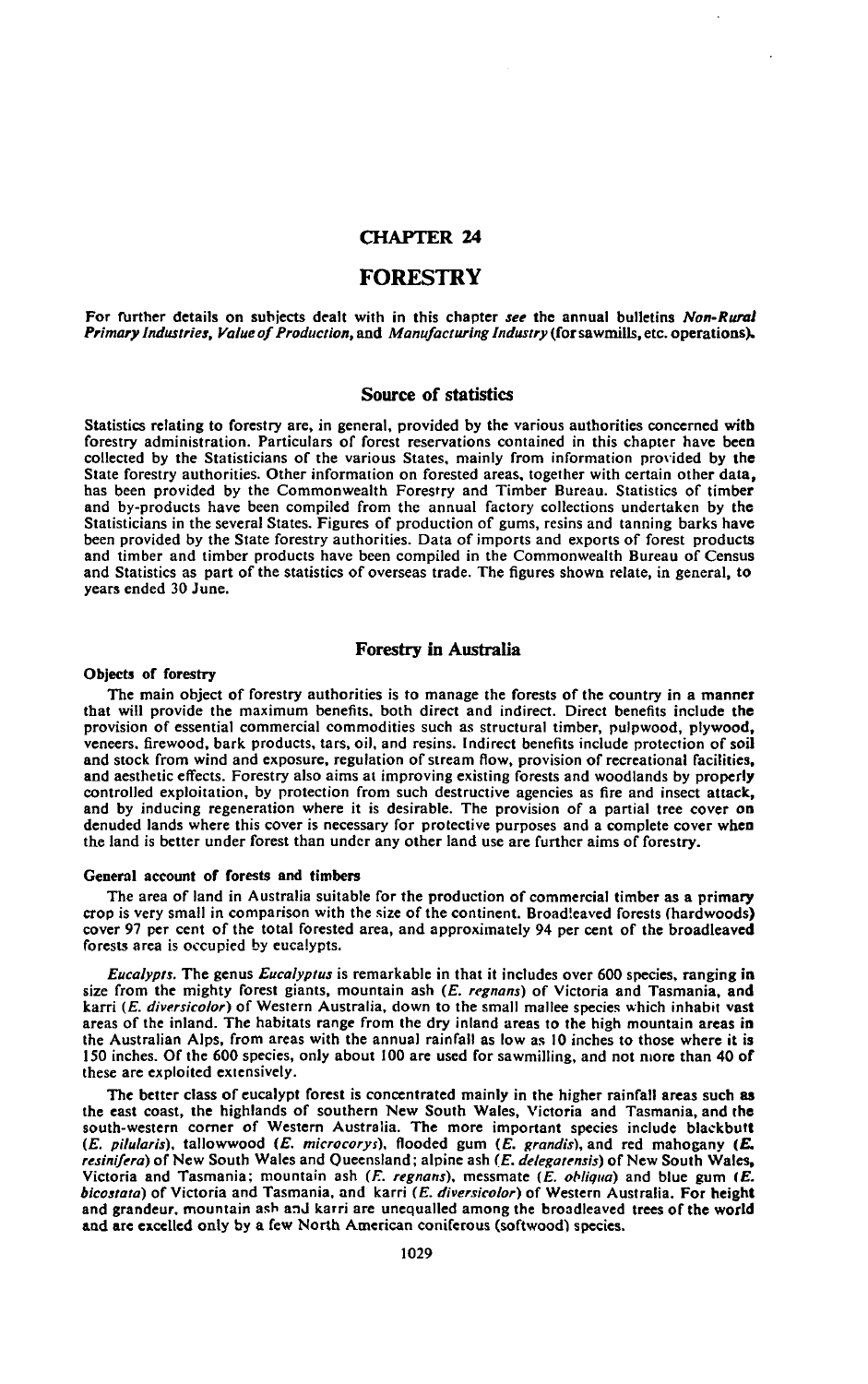In the coastal regions with lower rainfall the eucalypt forests contain many durable species such as the ironbarks, grey gums and bloodwoods of the east coast, and jarrah *(E. marginata)* and tuart *(E. gomphocephala)* of Western Australia. The spotted gum *(E. maculata)* occurring in New South Wales and Queensland is another example.

Along most of the inland streams and adjacent flood-plains there are riverain forests consisting mainly of river red gum *(E. camaldulensis),* a very durable broadleaved tree which has supplied large quantities of sawn timber, railway sleepers and fence posts.

Eucalypts also occur in open forest and savannah woodland formations in areas receiving a reliable rainfall of about 10 to 20 inches per annum, as on the goldfields of Western Australia where salmon gum *(E. salmonophloia),* brown mallet *(E. astringens)* and wandoo *(E. wandoo)* occur. These forests are of considerable value for firewood, as mining timbers and for fencing. Minor forest products such as sandalwood, tan bark, essential oils, etc. also come from isolated areas in this type of country, and in the more arid areas.

In 1965-66 the volume of eucalypt timber sawn was 1,363 million super ft.

*Other broadleaved timbers (hardwoods).* Broadleaved genera other than *Eucalyptus* cover a comparatively small portion of the forested land in Australia (some 6 per cent), but these areas provide a great variety of timbers suitable for a multitude of uses. There are two basic types of forest containing supplies of broadleaved timbers other than eucalypts, namely, the tropical and sub-tropical rainforests of coastal New South Wales and Queensland and the temperate rainforests of southern Victoria and Tasmania, both of which yield species known collectively as rainforest or brushwood species. The total volume of brushwood species produced in 1965-66 was estimated at 75 million super ft, i.e. less than 7 per cent of the total broadleaved timber cut in Australia.

The tropical and sub-tropical rainforest along the eastern coast of Australia contains a large number of different species. Tropical rainforest occurs in northern Queensland in the vicinity of Cairns and on the Atherton Tableland, providing such well-known cabinet woods as Queensland maple *(Flindersia brayleana),* Queensland walnut *(Endiandra palmerstonii)* and the silky oaks. The sub-tropical rainforest found in southern Queensland and northern New South Wales yields the tulip oak, crab apple *(Shizomeria ovata)* and white beech *(Gmelina leichhardtii).* Coachwood *(Ceratopetalum apetalum)* and sassafras *(Doryphora sassafras)* occur in regions to the south near Dorrigo and have yielded valuable timber for many years.

Turpentine *(Syncarpia glomulifera),* an excellent harbour pile timber resistant to marine borer attack, and brush box *(Tristania conferta),* a superior structural and decking timber, are found in association with some eucalypts in the wetter rainfall areas on the north coast of New South Wales and in southern Queensland.

Temperate rainforest which is to be seen in southern parts of Victoria and western Tasmania consists of myrtle beech *(Nothofagus cunninghamii),* but produces also southern sassafras *(Atherosperma moschata)* and blackwood *(Acacia melanoxylori).*

*Conifers (softwoods).* One of the most important species of native conifers is white cypress pine *(Callitris hugelii).* The main cypress pine forests of commercial value occur in New South Wales and southern Queensland west of the Great Dividing Range. The trees are comparatively small, but the timber has particular value owing to its durability and resistance to termites. It is suitable for use as scantlings, flooring, linings, weatherboards, poles, and posts. As much of the area originally covered by cypress pine has been cleared for wheat farming and grazing, the production from the remaining State forests is now strictly regulated to ensure a continuous supply. The volume of cypress pine cut in 1965-66 was approximately 64.5 million super ft.

Another important native conifer is hoop pine *(Araucaria cunninghamii),* which occurs naturally in the sub-tropical rainforest of southern Queensland and northern New South Wales associated with tulip oak, crab apple, white beech, coachwood.and sassafras. The greater part of the original hoop pine forests has been exploited, but considerable areas have been replanted to this species in Queensland and, to a lesser extent, in New South Wales.

Other native conifers which have played a useful but minor part in the Australian timber industry include bunya and kauri pines *(Araucaria bidwillii* and *Agathis palmerstonii)* of Queensland and celery top, Huon and King William pines *(Phyllocladus asplenifolius, Dacrydiumfranklinii* and *Athrotaxis selaginoides)* of Tasmania. Kauri pine is found in the tropical rainforest of northern Queensland in association with non-eucalypt broadleaved trees, while bunya pine occurs in the sub-tropical rainforests. In the temperate rainforests of Tasmania celery-top, Huon and King William pines are found in association with myrtle beech, southern sassafras and blackwood.

#### **Extent of forested areas**

Estimates prepared for the Eighth British Commonwealth Forestry Conference held in Kenya in 1962 show the total area of forest in Australia as 512.2 million acres, or about 27 per cent of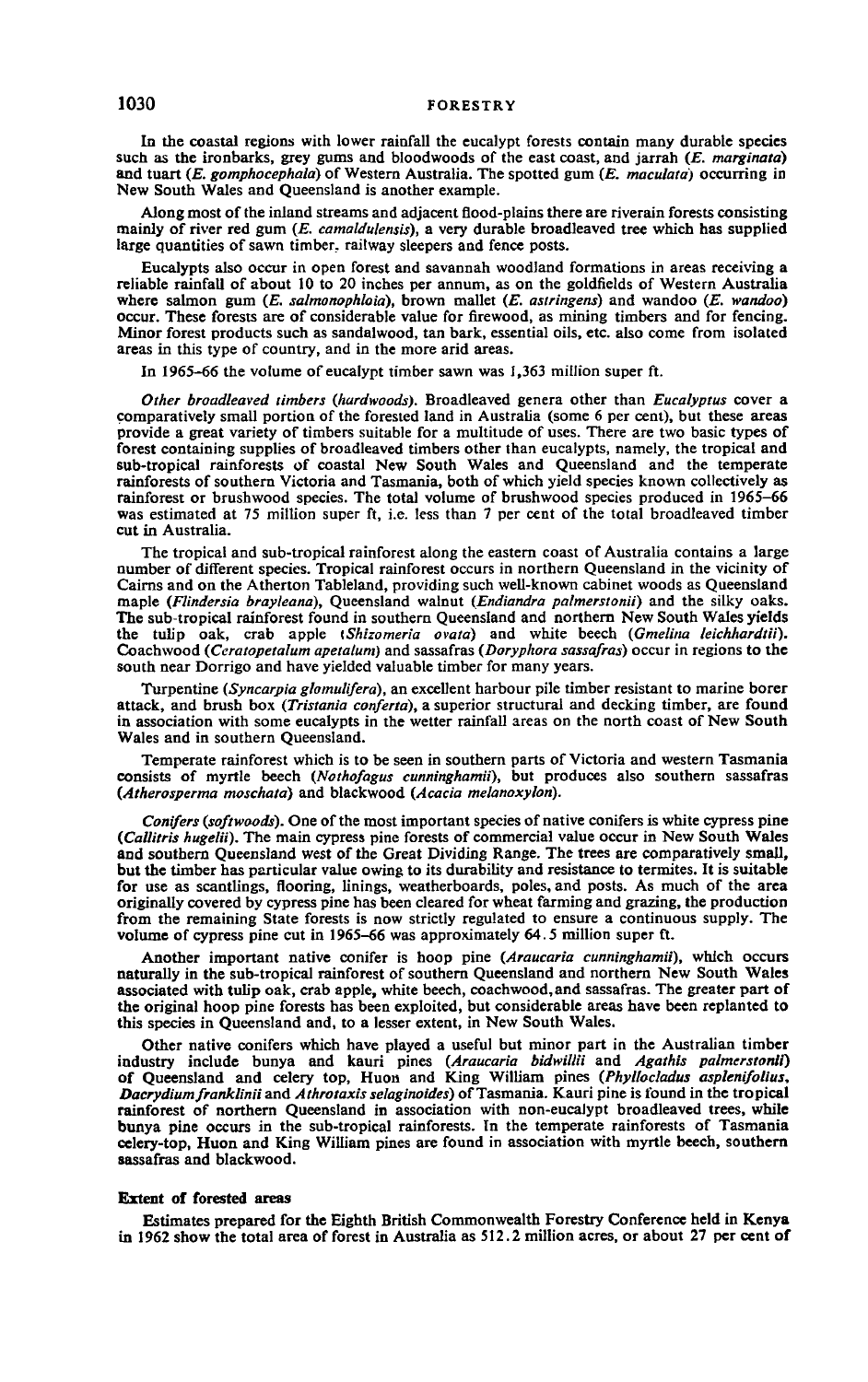the total land area of the continent. In making these estimates the Food and Agriculture Organization definition of 'forest' (published in *World Forest Inventory,* 1958, page 123) was used. This definition includes areas of sparse or stunted tree growth, and in the case of Australia some four-fifths of the total forest area falls into this category.

### **CLASSIFICATION OF FOREST AREA(a): AUSTRALIA**

### *(Source:* Forestry and Timber Bureau)

### ('000 acres)

| Type of forest                                                                                                                                                              |        | Атеа                     |                                         |  |
|-----------------------------------------------------------------------------------------------------------------------------------------------------------------------------|--------|--------------------------|-----------------------------------------|--|
| <b>LANDS</b>                                                                                                                                                                |        |                          |                                         |  |
| Accessible forests-<br>Productive forests in use-<br>Coniferous (softwood)<br>Non-coniferous (broadleaved)<br>Mixed woods<br>Open areas<br>Total, productive forests in use | ٠<br>٠ |                          | 492<br>24,352<br>5,636<br>245<br>30,725 |  |
| Productive forests not in use.<br>Unproductive accessible forests<br>Total, accessible forests<br>Inaccessible forests                                                      | ٠<br>٠ | (b)<br>$\left( c\right)$ | 31,961<br>257.687<br>320,373<br>191,795 |  |
| Total, forested area                                                                                                                                                        |        |                          | 512,168                                 |  |

# OWNERSHIP OF ACCESSIBLE FORESTS

| Publicly-owned forests-       |  |  |                |         |
|-------------------------------|--|--|----------------|---------|
| <b>State forests</b>          |  |  | ٠              | 23,534  |
| Other forests                 |  |  | ٠              | 150,329 |
| Total, publicly-owned forests |  |  | $\blacksquare$ | 173,863 |
| Privately-owned forests       |  |  | ٠              | 145.537 |
| Ownership not yet determined  |  |  | ٠              | 973     |
| Total, accessible forests     |  |  | ٠              | 320.373 |

(a) Based on the 1960 classification of forests. *(b)* Includes approximately 25 million acres capable of producing fuel wood only. *(c)* This area carries only sparse, stunted trees.

 $\ddot{\phantom{a}}$ 

 $\ddot{\phantom{a}}$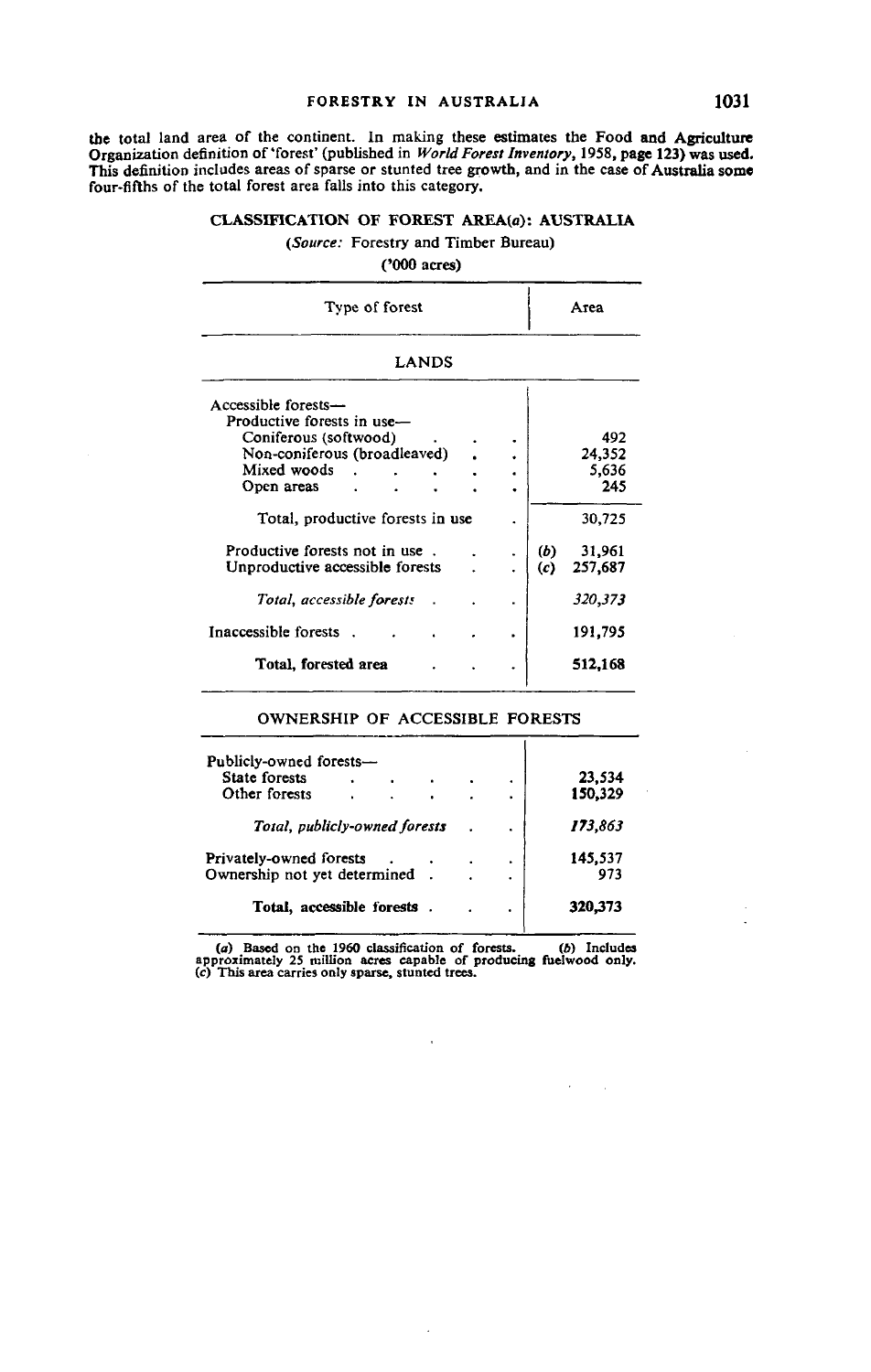### **Forest reserves**

The distribution of forest reserves is shown by States in the following table. Detailed comparisons between States are not possible because of the lack of uniform definitions.

### **LEGALLY ESTABLISHED PERMANENT FOREST RESERVES: STATES AND TERRITORIES, 31 MARCH 1966**

*(Source:* Forestry and Timber Bureau)

### ('000 acres)

|                                                                             | N.S.W.               | Vic.           | Qld                         | S.A.                               | W.A.                              | Tas.                 | N.T.                            | A.C.T.                           | Aust.             |
|-----------------------------------------------------------------------------|----------------------|----------------|-----------------------------|------------------------------------|-----------------------------------|----------------------|---------------------------------|----------------------------------|-------------------|
| Production reserves(a)-<br>Productive                                       | 5.000                | 4,108          | 8,549                       | 286                                | 4,083                             | 1,917                | 11                              | 27                               | 23,981            |
| Unproductive<br>Unstocked                                                   | 3,020<br>. .         | 1,382<br>114 I | $\ddot{\phantom{a}}$<br>. . | $\ddot{\phantom{0}}$<br>. .        | $\ddot{\phantom{0}}$<br>708       | 1,341<br>48          | $\ddot{\phantom{0}}$<br>. .     | . .<br>20                        | 5,743<br>890      |
| Total, production reserves,                                                 | 8,020                | 5,604          | 8,549                       | 2861                               | 4,791                             | 3,306                | 11                              | 47                               | 30.614            |
| Protection reserves $(b)$ —<br>Productive<br>٠<br>Unproductive<br>Unstocked | $1,870$ (c)<br>. .   |                | 500(d)1,049                 | $\ddot{\phantom{0}}$<br>663<br>. . | 36l<br>$\ddot{\phantom{0}}$<br>25 | $\cdot$ .<br>233     | . .<br>$\ddot{\phantom{0}}$<br> | 13<br>97<br>$\ddot{\phantom{1}}$ | 49<br>4,412<br>26 |
| Total, protection reserves.                                                 | 1,870                | 500            | 1,049                       | 663                                | 61                                | 234                  | $\ddot{\phantom{a}}$            | 110                              | 4,487             |
| All other reserves-<br>Productive<br>Unproductive and unstocked             |                      | 151            |                             | $\ddot{\phantom{0}}$               | $\cdot$ .                         | $\bullet$            | 2,394                           | $\ddot{\phantom{a}}$             | 2.545             |
| Total, all other reserves                                                   | $\ddot{\phantom{0}}$ | 151            | $\ddot{\phantom{0}}$        | $\ddot{\phantom{0}}$               | $\ddot{\phantom{0}}$              | $\ddot{\phantom{a}}$ | 2,394                           | $\ddot{\phantom{a}}$             | 2,545             |
| Total area, all reserves                                                    | 9,890                | 6,255          | 9,598                       | 949                                | 4,852                             | 3,540                | 2,405                           | 157                              | 37,646            |

(a) Forest lands reserved by law for the production of logs, pulpwood, pit props, poles, posts, and fuelwood)<br>for commercial purposes. (b) Reserved lands, the management of which is principally aimed at the pro-<br>tection of wood (e.g. parks, watersheds, soil conservation, etc.). Industrial cutting may or may not be allowed in these protection reserves. (c) No cutting allowed. (d) Includes national parks, 30,000 acres and watersheds 370,000 acres.

A considerable proportion of the permanently reserved areas is in inaccessible mountainous country, and many of the forests contain a mixture of species, only some of which are at present of commercial value. Much of the area consists of inferior forest, and a large proportion of the whole has been seriously degraded by recurrent fires.

#### **Plantations**

The indigenous forest of Australia does not contain adequate supplies of coniferous timber, and Australia's requirements have had to be met largely by imports. As a result of the planned policy of the forest services and of several private commercial organisations, the area of coniferous plantations, mainly of exotic species, is steadily increasing. It was natural that this aspect of forestry should receive earliest attention in South Australia, as this is the State most poorly endowed with natural forest. South Australia now has a larger area of planted conifers than any other State in Australia, and for some years has been exploiting considerable quantities of timber from these plantations. Production is also increasing in the other States, and the thinnings from their plantations are already supplying a significant volume of timber.

The total production of roundwood from Australia's coniferous plantations is now more than 70 million cubic feet per annum and is expected to increase substantially during the next decade.

A special article prepared by the Forestry and Timber Bureau giving a detailed account of the history and development of coniferous plantations and of the characteristics of individual species is included in Year Book No. 44, page 975.

Broadleaved plantations (mainly *Eucalyptus spp.)* comprise a much smaller area, and the total acreage at 31 March 1966 was 35,000 acres, about two-thirds of which was mallet. Plantations of this species have been established in Western Australia for tan bark production.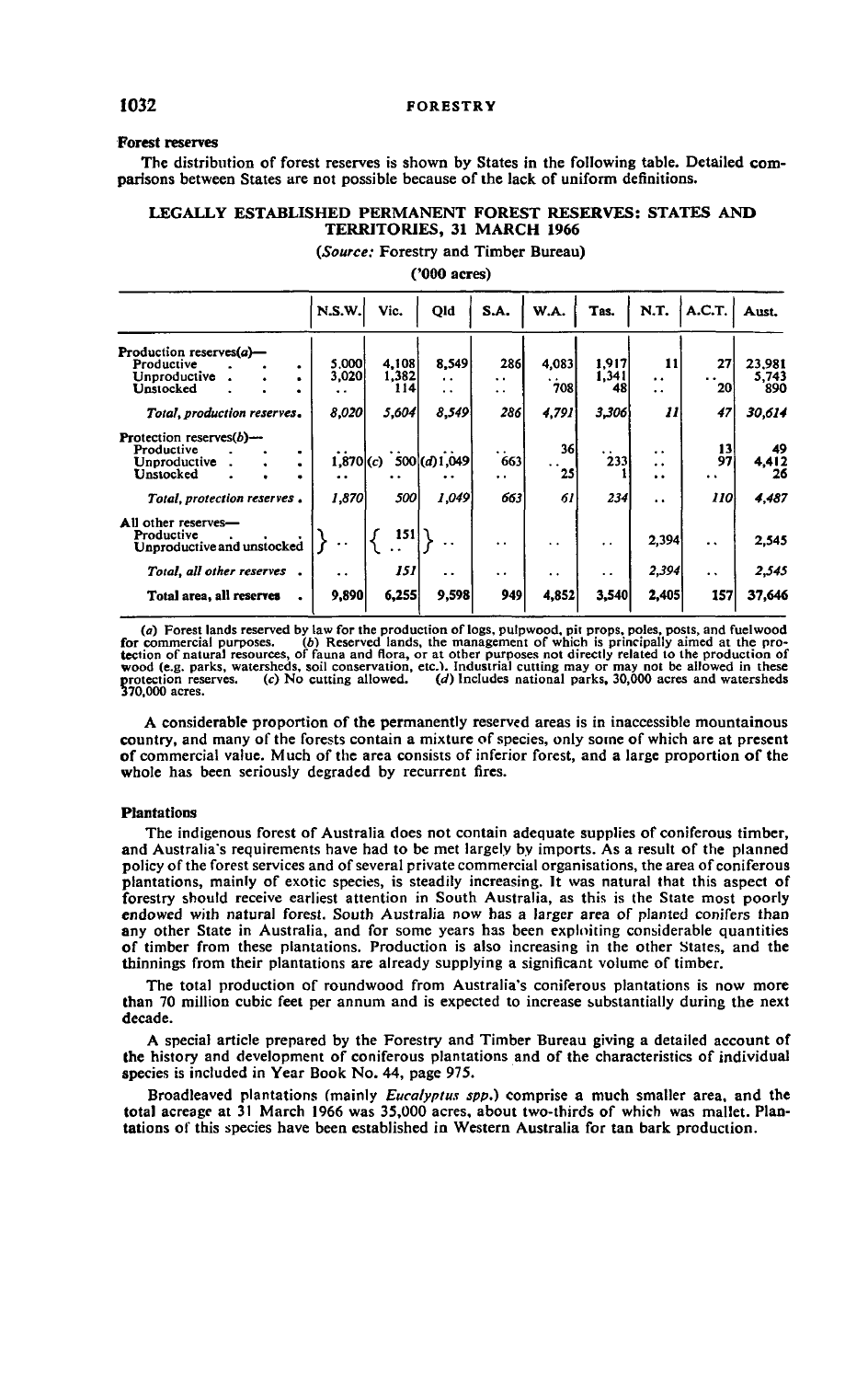# **FORESTRY IN AUSTRALIA 1033**

# **AREA OF CONIFEROUS AND BROADLEAVED PLANTATIONS: STATES AND TERRITORIES, 31 MARCH 1966**

*(Source:* **Forestry and Timber Bureau) (Acres)**

|                                                                                                                                                                |                                                                           |                                                                        |                                                                              | ,,,,,,,,                                                                                   |                                                                             |                                                                                         |                                                                               |                                                                                         |  |  |  |
|----------------------------------------------------------------------------------------------------------------------------------------------------------------|---------------------------------------------------------------------------|------------------------------------------------------------------------|------------------------------------------------------------------------------|--------------------------------------------------------------------------------------------|-----------------------------------------------------------------------------|-----------------------------------------------------------------------------------------|-------------------------------------------------------------------------------|-----------------------------------------------------------------------------------------|--|--|--|
|                                                                                                                                                                | Coniferous                                                                |                                                                        |                                                                              |                                                                                            |                                                                             |                                                                                         |                                                                               |                                                                                         |  |  |  |
| State or Territory                                                                                                                                             |                                                                           | Government                                                             |                                                                              |                                                                                            | Private                                                                     |                                                                                         | Broad-<br>leaved                                                              |                                                                                         |  |  |  |
|                                                                                                                                                                | <b>Pinus</b><br>radiata                                                   | Other<br>species                                                       | Total                                                                        | Pinus<br>radiata                                                                           | Other<br>species                                                            | Total                                                                                   | Total                                                                         |                                                                                         |  |  |  |
| New South Wales<br>Victoria<br>Oucensland<br>South Australia<br>Western Australia<br>Tasmania<br>Northern Territory.<br><b>Australian Capital</b><br>Territory | 91.818<br>54,973<br>2.736<br>126.842<br>17.666<br>23,206<br>. .<br>24,894 | 17,393<br>10.314<br>113.286<br>12.295<br>27,127<br>433<br>849<br>2,446 | 109,211<br>65,287<br>116.022<br>139.137<br>44,793<br>23,639<br>849<br>27,340 | $(a)$ 4,350<br>80.580<br>830<br>42.186<br>1.584<br>9,541<br>$\sim$<br>$\ddot{\phantom{a}}$ | $(a)$ 17.650<br>1.211<br>17,250<br>. .<br>165<br>50<br>$\ddot{\phantom{0}}$ | (a)22,000<br>81,791<br>18.080<br>42.186<br>1.749<br>9,543<br>50<br>$\ddot{\phantom{0}}$ | 131.211<br>147.078<br>134.102<br>181,323<br>46,542<br>33,182<br>899<br>27,340 | 1,200<br>(a)<br>5.246<br>4.935<br>3.484<br>19,111<br>863<br>103<br>$\ddot{\phantom{0}}$ |  |  |  |
| Australia.                                                                                                                                                     | 342.135                                                                   | 184,143                                                                | 526,278                                                                      | 139,071                                                                                    | 36,328                                                                      | 175,399                                                                                 | 701,677                                                                       | 34,942                                                                                  |  |  |  |

(a) Estimated.

#### **Forest administration and research**

*Commanweahh Forestry and Timber Bureau.* The functions of the Commonwealth Forestry and Timber Bureau are laid down in the *Forestry and Timber Bureau Act* 1930-1953 and include forestry research and education, the study of timber supply, and advice to the Government on forestry matters. The administering department is the Department of National Development.

In 1961 the Commonwealth Government decided to expand its activities in forestry research in Australia. The existing Forestry and Timber Bureau Divisions of Silvicultural Research and Forest Management Research were combined to form the Forest Research Institute as a separate branch of the Bureau. The purpose of the Institute is to provide complete coverage in forestry research, ensuring that all problems of primary importance to the practice and development of forestry in Australia are investigated. In developing a programme with this objective, the Institute takes account of the research activities and potential of the State forest services and other organisations. The research work carried out by the existing sections of the Forest Research Institute covers a wide range of studies, including the following: factors affecting tree growth, tree breeding, introduction of exotic species, forest nutrition, forest botany, forest entomology and pathology, fire protection, watershed management, forest mensuration, forest management and management economics, aerial inventory, biometrics, and tree seed. The Forest Research Institute maintains six regional establishments in the Commonwealth, two of which have an outstation in addition to the regional headquarters. These regional stations are run on a co-operative basis with State forest services and private forest companies or other government instrumentalities.

The Forestry and Timber Bureau also maintains a Timber Supply Economics Branch concerned with the compilation and analysis of statistics of production, consumption and trade in timber and other forest products. This Branch also carries out studies in forest economics and research into logging methods and machines. Advice on timber supply matters is currently made available to government departments and private enterprise. Research is also undertaken on matters associated with the marketing of timber products.

*Commonwealth Scientific and Industrial Research Organization, Division of Forest Products.* The Division of Forest Products was formed in 1928 to carry out investigations into Australian forest products, assist in the effective use of such products, reduce waste, reduce losses from decay and insect attack, and conduct research into the fundamental chemical, physical and mechanical properties of Australian timbers.

The research work of the Division is carried out by eight separate sections: wood and'fibre structure, wood chemistry, timber physics, timber mechanics, timber preservation, timber seasoning, plywood and glueing, and timber utilisation. In addition, the Division provides assistance to individuals and lucal industry, administers courses of instruction on timber properties and usage, and maintains co-operative projects with several overseas authorities operating in the same field.

*Forestry in the Territories.* **Forestry activities in the Territory of Papua and New Guinea are controlled by the Administration through its Department of Forests. The management of forests in the Australian Capital Territory is the responsibility of the Forestry Section of the Department of the Interior.**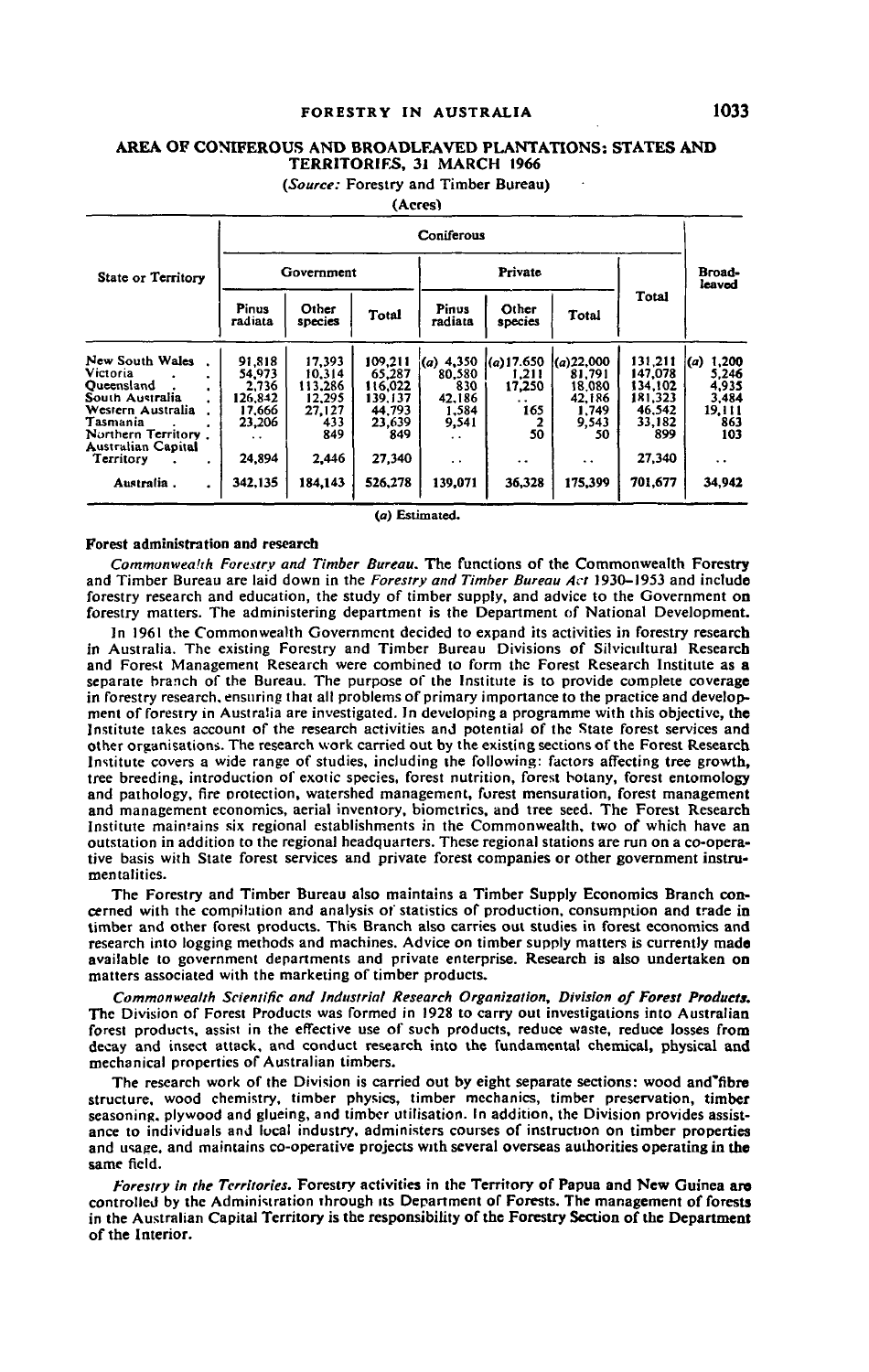The Forestry and Timber Bureau advises the Administrations of the Australian external Territories on the management of the forests in those Territories, while the Northern Regional Station of the Forest Research Institute advises the Northern Territory Administration on forestry matters affecting the Northern Territory.

*Forestry activities of the States.* Forestry on State-owned lands in the various States is the responsibility of the respective State Governments, but they do not exercise any control over forestry activities on private property. The powers and functions of State forest authorities are laid down under forest Acts and Regulations. In each State there is a department or commission to control and manage State forests. Its functions include the introduction of proper measures for the control and management of forest land; the protection of forest land; the conversion, marketing and economic utilisation of forest products; the securing of an adequate and permanent reservation of State forests; and the establishment and maintenance of coniferous forests to remedy the existing deficiency of conifers in Australia. All State forest services are actively engaged on research programmes. Annual reports are issued by each State forest authority.

In addition to developing permanent forest reserves in each State, foresters are surveying all forested Crown lands with a view to obtaining dedications of new State forests to add to the permanent forest estate or to release for other uses areas unsuitable for forestry. State forest authorities control over 10 million acres of timber reserves, national parks, etc. They also usually control all timber on unoccupied Crown lands.

*Private forestry.* Privately owned lands contribute considerably to the total production from Australian forests. The most important areas of managed native forest in private ownership are the forests owned by pulp and paper companies. Schemes of financial assistance to individual land owners—designed primarily to encourage establishment and management of coniferous plantations—have been recently introduced by the Governments of New South Wales and Victoria.

The area of privately owned coniferous plantations is rapidly increasing, and here again the pulp and paper companies are very active. In step with the increase in afforestation programmes, the number of professional foresters employed in private forestry enterprise is increasing, while several are engaged on research.

An estimate of the area of coniferous plantations established by private companies and individuals is included in the table on page 1033.

#### **Forestry education**

The functions of the Australian Forestry School at Canberra, previously a division of the Forestry and Timber Bureau, were taken over by the Australian National University at the beginning of the 1965 academic year. The school was absorbed into the University's School of General Studies as the Department of Forestry. This department provides a full four-year training leading to the degree of B.Sc. in forestry. The University of Melbourne also maintains a School of Forestry which gives training leading to a B.Sc. degree in forestry. The universities in all States provide facilities for post-graduate studies in forestry leading to higher degrees.

The Victorian Forests Commission maintains a Forestry School at Creswick where recruits are trained, mainly for employment in the Commission.

#### **The Australian Forestry Council**

Following extensive discussions the Commonwealth Government and the Governments of the six Australian States agreed in 1964 to establish an Australian Forestry Council, comprising the Ministers responsible for forestry in the seven Governments and the Commonwealth Minister for Territories.

The Council is intended to provide the means for the mutual exchange between the State and Commonwealth Governments of information and views on forestry. It will co-ordinate research into problems affecting the establishment, development, management, and fire protection of all forests, and the utilisation of forest products. It will assist in co-ordinating the work of State and Commonwealth Governments and also private enterprise in the development of Australian forestry.

The Council is supported by a Standing Committee, consisting of the Director-General of the Forestry and Timber Bureau, the heads of each of the six State Forest Services, the Chief of the Division of Forest Products, C.S.I R.O., and the Secretary of the Department of Territories.

#### **Fire protection**

The provision of adequate fire protection is one of the main problems facing forest and rural authorities. The commercial forest area is estimated at 63 million acres, and of this area the forest services maintain a high degree of protection over a relatively accessible area of about 23 million acres, about 17 million acres in the more inaccessible area receive a lesser degree of protection, and about 8 million acres are at present not protected. The remaining area of 15 million acres is mainly privately owned or leased, and under some degree of fire protection from the rural volunteer fire-fighting organisations or Government-financed fire protection associations.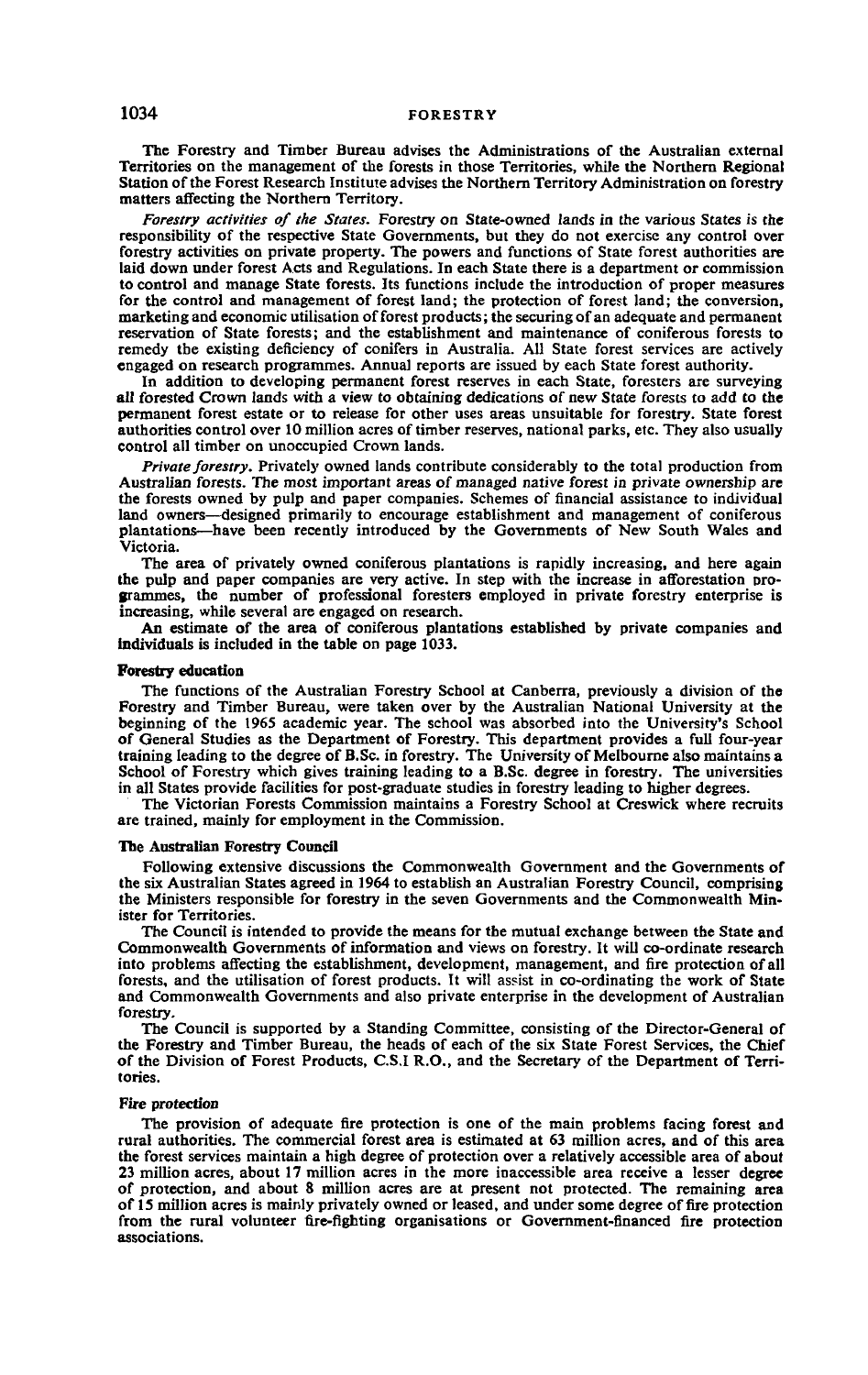Very intensive fire protection is afforded the coniferous plantation area of Australia. During the severe 1964-65 season 3,130 acres of coniferous plantations were burnt. This represents 0.56 per cent of the area of 556,000 acres for which statistics are available. This was the largest area of coniferous plantations burnt since 1952. The area burnt in 1965-66 was 1,520 acres, or 0.25 per cent of the area of 610,000 acres for which statistics are available.

Protection of private property outside urban areas is undertaken by volunteer bush fire brigade organisations which are co-ordinated in each State by a committee or board carrying out functions of an advisory or educational nature and fostering the growth and organisation of the bush fire brigade movement. Throughout the main agricultural and forest areas of Australia there are over 5,000 registered volunteer bush fire brigades with a membership approaching 250.000. Although forest and rural fire organisations are entirely separate entities, a high degree of co-operation and liaison is maintained.

In addition to the forest service and rural organisations, various private and semi-governmcntal bodies in each State maintain fire protection organisations, which are generally concerned with the protection of private forestry operations and hydro-electric and water catchment areas.

Over the five-year period 1962 to 1966 the annual cost of protecting from fire the 40 million acres of forest land for which State forest services, semi-governmental bodies and private companies provide protection, is estimated at \$5,000,000, or about twelve cents an acre. The cost of fire protection during the severe 1964-65 fire season was \$5,500,000. The cost of rural fire control as a whole cannot be estimated with any degree of accuracy, because by far the greatest contribution comes from the personal efforts of volunteer brigade members.

The Australian fire season is very variable, especially in the eastern and southern States. On the average, damaging fires can occur over a period of four months in all climatic zones. Occasionally this occurrence can extend one month either side of the main fire period. Individual fire seasons are generally of much shorter duration than four months, and the severity of a season is judged more on the number of 'blow-up' days than on its length. On the average, four years in ten are classified as of average severity and two years in ten as severe, the remaining four years being of below-average severity. During severe seasons in the past as much as 15 per cent of the forest area has been burnt. However, with improving fire control services, it can be expected that the area burnt in severe fire seasons will in future be significantly reduced. The number of forest fires and the forest area burnt during recent years is shown in the following table.

**NUMBER OF FIRES AND FOREST AREAS BURNT: AUSTRALIA 1961-62 TO J965-66**

| Year        |  |  | Number of<br>fires | Forest areas<br>burnt | Burnt areas<br>as a<br>proportion<br>of area<br>receiving<br>protection(a) |          |
|-------------|--|--|--------------------|-----------------------|----------------------------------------------------------------------------|----------|
|             |  |  |                    | no.                   | '000 acres                                                                 | per cent |
| 1961-62     |  |  | ٠                  | 1,761                 | 297                                                                        | 0.8      |
| $1962 - 63$ |  |  | ٠                  | 1,299                 | 275                                                                        | 0.7      |
| 1963-64     |  |  | ۰                  | 1,494                 | 549                                                                        | 1.5      |
| 1964-65     |  |  | $\bullet$          | 2,307                 | 1,626                                                                      | 4.1      |
| 1965-66     |  |  |                    | 1.865                 | 465                                                                        | 1.2      |

#### *(Source:* Forestry and Timber Bureau)

(a) For this table the area receiving protection has been taken as the 40 million acres for which State forest services provide protection.

Intensive research work is being undertaken on fire problems, and several government groups are working on such projects as the study of fire behaviour and associated fuel and meteorological conditions, the use of chemical aids in fire suppression, the development of protective clothing and devices to aid fire-fighters, and the development of more efficient firefighting equipment, including aerial methods of attacking fire and infra-red scanning devices.

Since fire prevention is one of the most important aspects of the problem, intensive campaigns are being conducted to reduce the incidence of man-caused fires. A study of fire causes in recent years reveals that human agencies account for about 90 per cent of all fires, and of this figure at least 80 per cent are preventable. It is estimated that 'burning-off' (much of which is started illegally) accounts for 30 per cent of all fires. Lightning accounts for a little over 10 per cent of all fires in Australia, although the incidence of fires caused by lightning is much higher in certain areas, especially the southern highlands regions in New South Wales and Victoria. Although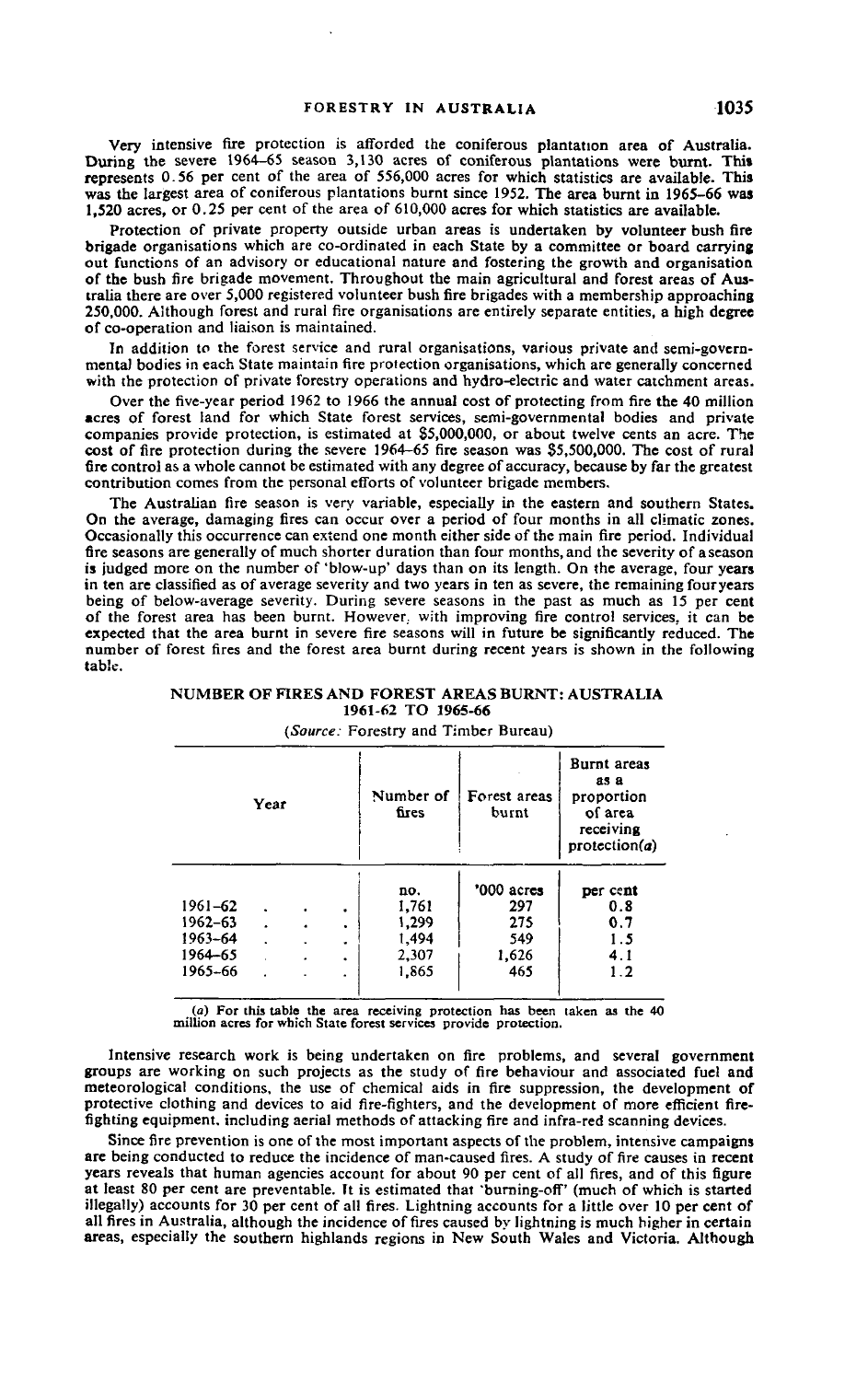lightning is a relatively small numerical cause of fire, the percentage area burnt from this cause is estimated at about 20 per cent. This higher figure is due to the occurrence of multiple fire outbreaks which cause fire fighting difficulties and to the inaccessability of the areas in which such fires generally occur.

An increasing number of fires are starting from roadsides, and smoking materials account for a high proportion of these fires. The fire-proofing of roadsides by chemical and mechanical means should reduce this incidence, which has accounted for over 25 per cent of all tires in some regions.

The damage resulting from bushfires in Australia is difficult to estimate. Eucalypts, which comprise the main forest species, are seldom killed by fire, and damage estimates frequently involve the complicated question of loss of increment and degradation of timber quality. It may be conservatively estimated that damage to forest values lies between \$2 and \$4 per acre burnt per year and that over the last ten years the average value of forest fire damage is of the order of \$4 million a year. In very severe fire seasons such as 1925-26, 1938-39 and 1951-52, which affected large areas of the continent, fire loss may have been as high as 8200 million.

#### **Commonwealth loans to expand softwood plantations**

In February 1965 the Australian Forestry Council recommended that the rate of expansion of softwood timber planting in Australia should be increased from their existing level of about 40,000 acres a year to 75,000 acres a year for the next thirty-five years. The recommendation envisaged a phased increase in the rate of Government plantings by the various State Governments up to a level of some 65,000 acres per annum, and an average of at least 10,000 acres per annum by private forest owners. This programme would make a major contribution towards meeting Australia's future requirements for softwood products.

In February 1966 the Commonwealth Government endorsed this recommendation and • agreed, as a first step towards achieving the proposed animal target of 75,000 acres, to provide financial assistance to each State, over a five-year period commencing 1 July 1966, to enable them to accelerate their rate of softwood plantings. The assistance, which will be provided to the States under section 96 of the Constitution, will take the form of long-term loans repayable over twenty-five years with repayments of principal and thr payment of interest to commence ten years after the date of each advance. The *Softvood Forestry Agreements Act* 1967 authorised the Commonwealth to enter into agreements with each of the States to provide financial assistance by way of loans during the financial years 1966-67 to 1970-71 inclusive. Payments under the Act by the Commonwealth to all States in 1966-67 amounted to \$291,000. It is estimated that \$3,926,000 will be provided in 1967-68.

### **Employment in forestry**

#### **Persons engaged in forestry activities**

In the following table, which shows particulars collected in the population censuses of Australia of 30 June 1947, 1954 and 1961, the numbers of persons whose industry statements were classified to 'forestry (excluding sawmilling)' are shown, together with the numbers engaged in all primary industries and the total work force. An adjustment was made to the 1947 and 1954 industry data by distributing over the range of recorded industry the number of persons whose industry was not stated. No such adjustment was made to the 1961 figures.

### **PERSONS ENGAGED IN FORESTRY: AUSTRALIA, CENSUSES, 1947, 19S4 AND 1961**

|                                                                            |           | Census, 30 June- |           |  |  |  |  |
|----------------------------------------------------------------------------|-----------|------------------|-----------|--|--|--|--|
|                                                                            | 1947      | 1954             | 1961      |  |  |  |  |
| Persons engaged in-                                                        |           |                  |           |  |  |  |  |
| Forestry (excluding sawmilling)                                            | 24,793    | 15.468           | 13,847    |  |  |  |  |
| All primary industries                                                     | 563,607   | 560,100          | 513,286   |  |  |  |  |
| Total work force                                                           | 3,196,431 | 3,702,022        | 4,225,096 |  |  |  |  |
| Persons employed in forestry (excluding sawmilling)<br>as a proportion of- |           |                  |           |  |  |  |  |
| All primary industries                                                     | 4.4       | 2.8              | 2.7       |  |  |  |  |
| ℅<br>Total work force.                                                     | 0.8       | 0.4              | 0.3       |  |  |  |  |

### **Employment by Forestry Departments**

In the table following details are shown of the number of persons employed by State forestry departments and by the Forestry and Timber Bureau in the Australian Capital Territory and the Northern Territory at 30 June 1966.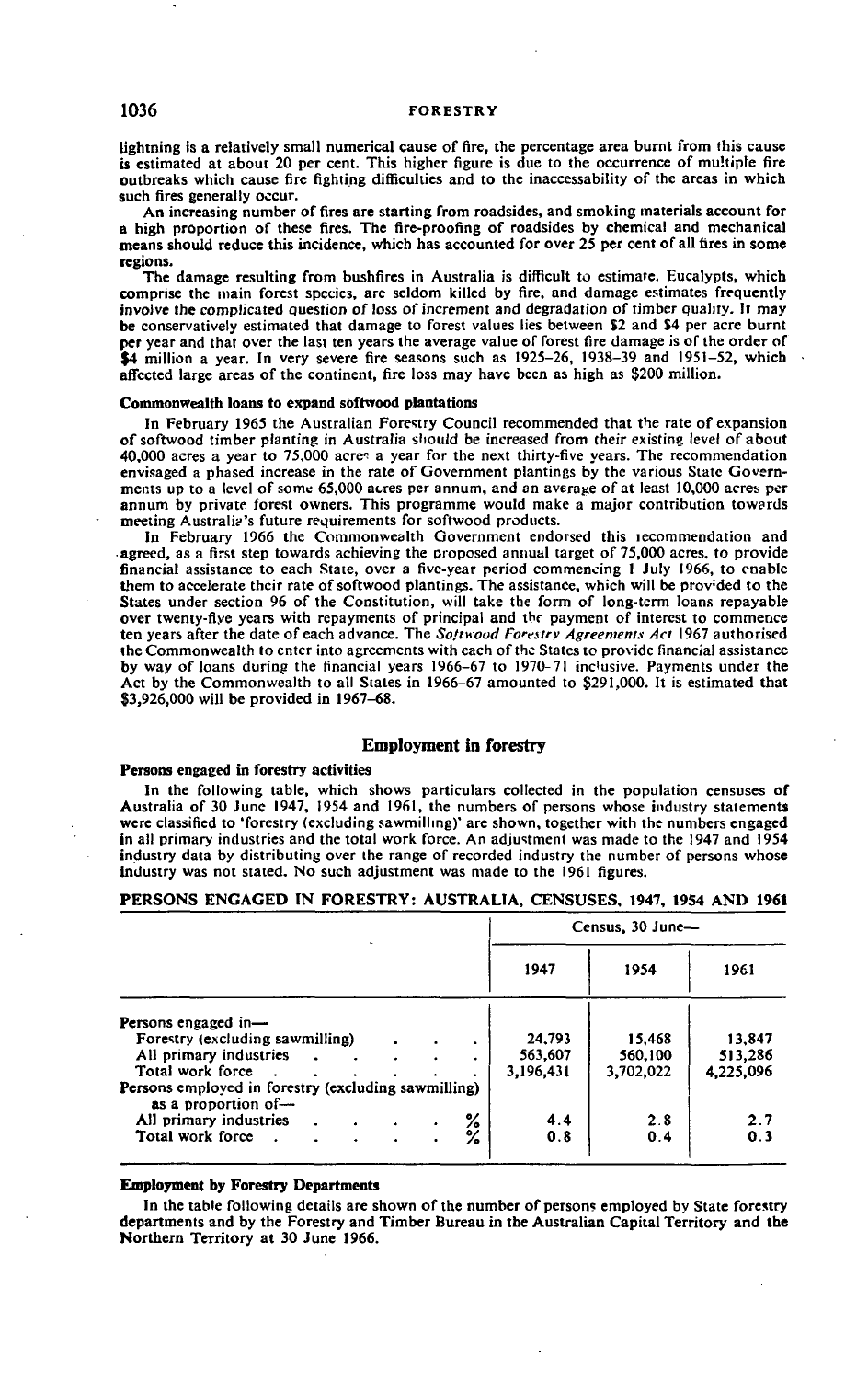### **FOREST PRODUCTION 1037**

| Occupational<br>group                                             | N.S.W.     | Vic.       | Qld                         | S.A.                        | W.A.      | Tas.                       | N.T.            | A.C.T.                          | Aust.        |
|-------------------------------------------------------------------|------------|------------|-----------------------------|-----------------------------|-----------|----------------------------|-----------------|---------------------------------|--------------|
| Professional staff<br>Non-professional                            | 292        | 225        | 134                         | 68                          | 59        | 45                         | 6               | 8                               | 837          |
| field staff<br>Clerical staff                                     | 271<br>290 | 260<br>265 | 91<br>209                   | 12<br>109                   | 203<br>58 | 117<br>94                  | 14<br>10        | 2                               | 970<br>1,042 |
| Extraction of timber!<br>Milling of timber<br>Labour (forest wor- | 1,423      | 34<br>16   | 112<br>$\ddot{\phantom{0}}$ | $\ddot{\phantom{1}}$<br>683 | 38<br>42  | 15<br>$\ddot{\phantom{0}}$ | 11<br>$\cdot$ . | $\cdot$<br>$\ddot{\phantom{0}}$ | 6,320        |
| kers, etc.)                                                       |            | 937        | 1,581                       | 288                         | 561       | 384                        | 123             | 72                              |              |
| <b>Total</b>                                                      | 2,276      | 1,737      | 2,127                       | 1,160                       | 961       | 655                        | 164             | 89                              | 9,169        |

### **PERSONS EMPLOYED BY FORESTRY DEPARTMENTS STATES AND TERRITORIES, 30 JUNE 1966**

### **Employment in milling operations**

Details of the average number of persons employed, including working proprietors, in sawmills during the year 1965-66 are shown in the next table. Further details regarding the operations of sawmills in 1964-65 are shown in the chapter Manufacturing Industry.

**NUMBER OF SAWMILLS AND NUMBER OF PERSONS EMPLOYED STATES AND TERRITORIES, 1965-66**

|                                                                  |         | N.S.W.       | Vic.         | Qld          | S.A.         | $\vert$ W.A. $\vert$ Tas. |             |     | $ $ N.T. $ $ A.C.T. | Aust.           |
|------------------------------------------------------------------|---------|--------------|--------------|--------------|--------------|---------------------------|-------------|-----|---------------------|-----------------|
| Number of sawmills<br>Average number of<br>employed during year- | persons | 724          | 446          | 504          | 95           | 189                       | 289         |     | 8                   | 2,256           |
| Males<br>Females                                                 |         | 7,950<br>404 | 5.741<br>278 | 5,529<br>319 | 2,293<br>218 | 3,374<br>161              | 2,880<br>62 | (a) | (a)                 | 27,842<br>1,449 |
| Persons                                                          |         | 8,354        | 6,019        | 5,848        | 2.511        | 3,535                     | 2,942       |     |                     | 29,291          |

(a) Not available for publication; included in Australian total.

### Forest products

### Forest production

#### **FOREST PRODUCTION(a): STATES AND TERRITORIES. 1965-66**

| Product                                                                                                                                                         | N.S.W.                | Vic.                                  | Qld                     | S.A.                                        | W.A.                                 | Tas.                | N.T.                                                | A.C.T.                     | Aust.                     |
|-----------------------------------------------------------------------------------------------------------------------------------------------------------------|-----------------------|---------------------------------------|-------------------------|---------------------------------------------|--------------------------------------|---------------------|-----------------------------------------------------|----------------------------|---------------------------|
| Logs for sawing, peeling,<br>'000<br>slicing, or pulping-<br>Forest broadleaved<br>cu ft<br>Brushwoods and scrubwoods<br>$\bullet\bullet$                       | 54,684<br>4,667       | 69,499<br>$\ddot{\phantom{a}}$        | 22.356<br>9,355         | 487<br>$\ddotsc$                            | 49,814<br>. .                        | 55,655<br>. .       | 24                                                  | 68<br>$\ddot{\phantom{1}}$ | 252,587<br>14,027         |
| Coniferous-<br>Indigenous forest 'pines'—<br>Cypress<br><br>Other<br>,,<br>Plantation grown 'pines'<br>$\bullet\bullet$                                         | 7.025<br>470<br>8,708 | $\ddot{\phantom{1}}$<br>. .<br>14,377 | 5,331<br>2.946<br>4,378 | $\ddotsc$<br>$\ddot{\phantom{0}}$<br>26,748 | . .<br>$\ddot{\phantom{a}}$<br>2,149 | . .<br>290<br>2,115 | 131<br>$\ddot{\phantom{0}}$<br>$\ddot{\phantom{1}}$ | $\ddotsc$<br>. .<br>1,418  | 12,487<br>3,706<br>59,894 |
| Total logs.<br>$\bullet\bullet$<br>\$'000<br>Value of logs                                                                                                      | 75,554<br>22,367      | 83.876<br>22,494                      | 44.367<br>14,973        | 27.236i<br>6,028                            | 51.963<br>8.187                      | 58.059<br>13,106    | 160<br>318                                          | 1.487<br>3321              | 342,701<br>87.804         |
| Hewn and other timber (not<br>included above)—<br>'000 tons<br>$F$ irewood $(b)$ (weight)<br>$\cdot$<br>\$'000<br>$Other(c)$ (value)<br>Value of hewn and other | 229<br>9,726          | 832<br>2,928                          | 98<br>2,252             | 5211                                        | 545<br>$253$ (d) 1,268               | 440<br>799          | 27                                                  | 37                         | 2,668<br>17,290           |
| timber<br>$\bullet\bullet$<br>forest products $(e)$<br>Other                                                                                                    | 11,029                | 11,481                                | 2,770                   |                                             | $3,641$ $(d)3,737$                   | 2,882               | 40                                                  | 52                         | 35,632                    |
| (total value)<br>$\bullet\bullet$                                                                                                                               | 267                   | 171                                   | 299                     |                                             | 60(f)<br><b>20</b>                   |                     | . .                                                 | $\ddot{\phantom{0}}$       | 820                       |
| Total value of forest products<br>$\bullet$                                                                                                                     | 33.663                | 34,146                                | 18,043                  |                                             | $9,729$ $g$ 12,731                   | 15,990              | 358                                                 | 384                        | 125,044                   |

(a) Excludes some production from private land thought to be relatively small, details of which are not available.<br>(b) Includes mill waste used as firewood. (c) Includes sleepers, transsons, girders, bridge timbers, minin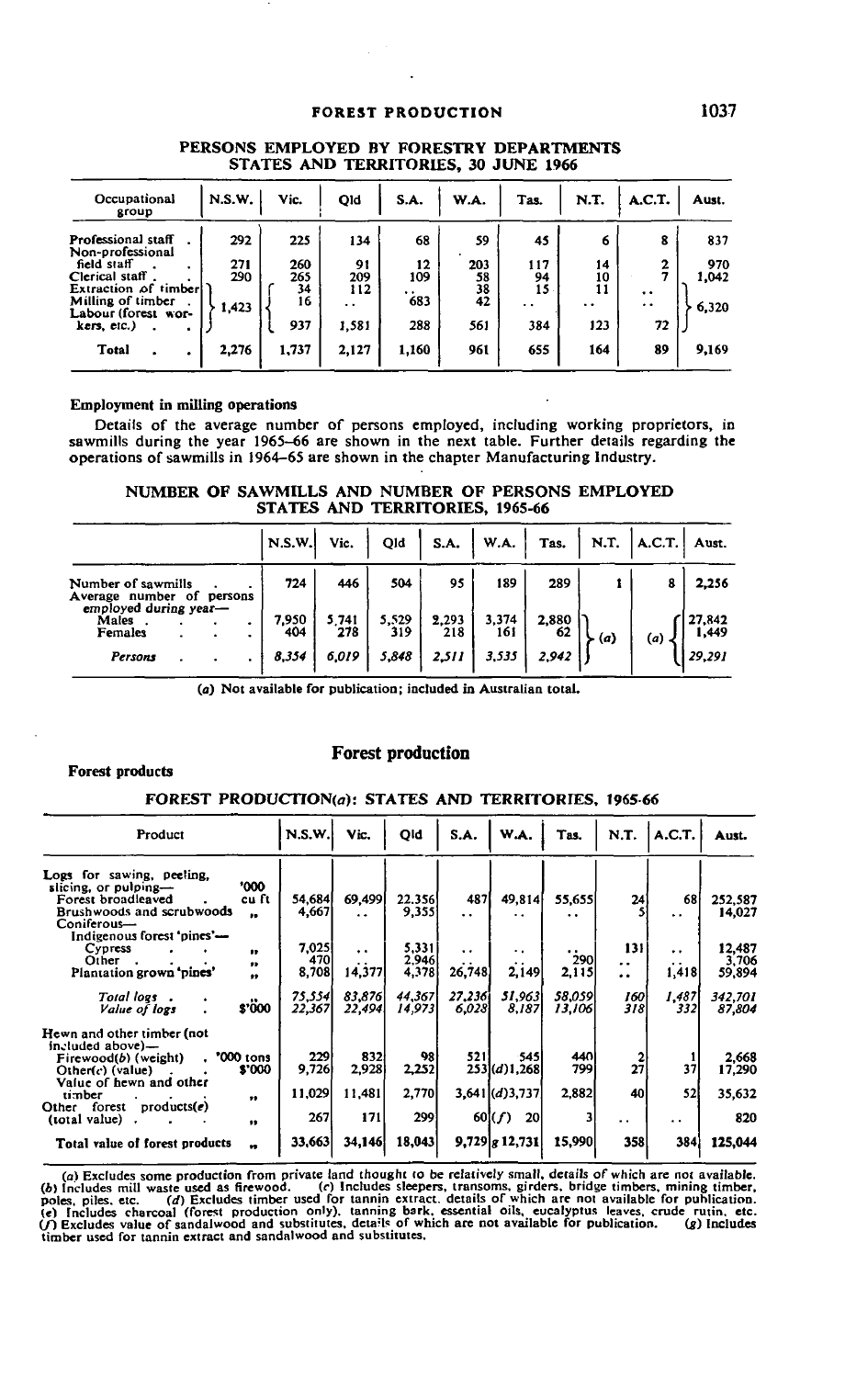# **1038 FORESTRY**

 $\ddot{\phantom{a}}$ 

| Product                                                                                                   | 1961-62                           | 1962-63                   | 1963-64                   | 1964-65                   | 1965-66                   |  |  |  |  |  |  |  |
|-----------------------------------------------------------------------------------------------------------|-----------------------------------|---------------------------|---------------------------|---------------------------|---------------------------|--|--|--|--|--|--|--|
| Logs for sawing, peeling, slicing, or pulping—                                                            |                                   |                           |                           |                           |                           |  |  |  |  |  |  |  |
| '000<br>Forest broadleaved<br>Brushwoods and scrubwoods<br>$\bullet$<br>Coniferous-                       | 223,389<br>cu ft<br>11,890        | 230.401<br>12,657         | 245,674<br>12,741         | 251.753<br>13,549         | 252,587<br>14.027         |  |  |  |  |  |  |  |
| Indigenous forest 'pines'—<br>Cypress<br>,,<br>Other<br>.,<br>Plantation grown 'pines'.<br>.,             | 12,351<br>3.676<br>42,245         | 12.489<br>3,799<br>49,569 | 13,070<br>3,950<br>50,883 | 13,795<br>3.766<br>56,255 | 12,487<br>3.706<br>59,894 |  |  |  |  |  |  |  |
| <b>Total</b> logs<br>Value of logs                                                                        | 293,551<br><b>S'000</b><br>71.176 | 308.915<br>74,954         | 326,318<br>79,576         | 339,117<br>86.494         | 342.701<br>87.804         |  |  |  |  |  |  |  |
| Hewn and other timber (not included above)-<br>'000 tons<br>$F$ irewood $(b)$ (weight)<br>Other(c)(value) | 2.742<br>\$'000<br>15,558         | 2.702<br>13,604           | 2.720<br>13,900           | 2.690<br>15.256           | 2.668<br>17,290           |  |  |  |  |  |  |  |
| Value of hewn and other timber( $d$ )                                                                     | 31,184<br>                        | 28,944                    | 31,872                    | 32.998                    | 35,632                    |  |  |  |  |  |  |  |
| Other forest products $(e)$ (total value)                                                                 | 842<br>$\bullet$                  | 588                       | 618                       | 739                       | 820                       |  |  |  |  |  |  |  |
| Total value of forest products $(f)$                                                                      | 103,686<br>$\ddot{\phantom{0}}$   | 104,820                   | 112,416                   | 120,801                   | 125,044                   |  |  |  |  |  |  |  |

### **FOREST PRODUCTION^): AUSTRALIA, 1961-62 TO 1965-66**

(a) Excludes some production from private land, thought to be relatively small, details of which are not available. (b) See footnotes (c) and (c) to previous table. (c) and (d) to previous table. (d) Incomplete; see footn

#### **Value of production**

 $\overline{\phantom{a}}$ 

 $\mu=2$ 

 $\sim$   $\sim$ 

While statistics of both the gross value (at principal markets) and local value (at place of production) of the forestry industry are available, particulars of the value of materials used in the process of production are not available for all States. For this reason values cannot be stated on a net basis, as has been done with most other industries. A more detailed reference to the value of production of forestry and other industries in Australia, as well as a brief explanation of the terms used, will be found in the chapter Miscellaneous.

# **GROSS AND LOCAL VALUE OF FORESTRY PRODUCTION STATES AND TERRITORIES, 1965-66**

**(S'OOO)**

| State or Territory                                                                                                                                         |        |                                                   | Gross<br>value $(a)$                                                  | Marketing<br>costs                                            | Local<br>value(b)                                                     |
|------------------------------------------------------------------------------------------------------------------------------------------------------------|--------|---------------------------------------------------|-----------------------------------------------------------------------|---------------------------------------------------------------|-----------------------------------------------------------------------|
| New South Wales<br>Victoria<br>Oueensland<br>South Australia<br>Western Australia<br>Tasmania<br>Northern Territory<br><b>Australian Capital Territory</b> | ٠<br>٠ | ٠<br>٠<br>٠<br>$\blacksquare$<br>٠<br>٠<br>٠<br>٠ | 33.663<br>34.146<br>18.043<br>9.729<br>12,731<br>15,990<br>358<br>384 | 1,321<br>1.712<br>4.453<br>36<br>766<br>2.154<br>n.a.<br>n.a. | 32,342<br>32,434<br>13,590<br>9.693<br>11,965<br>13,837<br>358<br>384 |
| Australia                                                                                                                                                  |        | $\bullet$                                         | 125,044                                                               | 10.442                                                        | 114,603                                                               |

**(a) Gross production valued at principal markets, valued at place of production.** (b) Gross production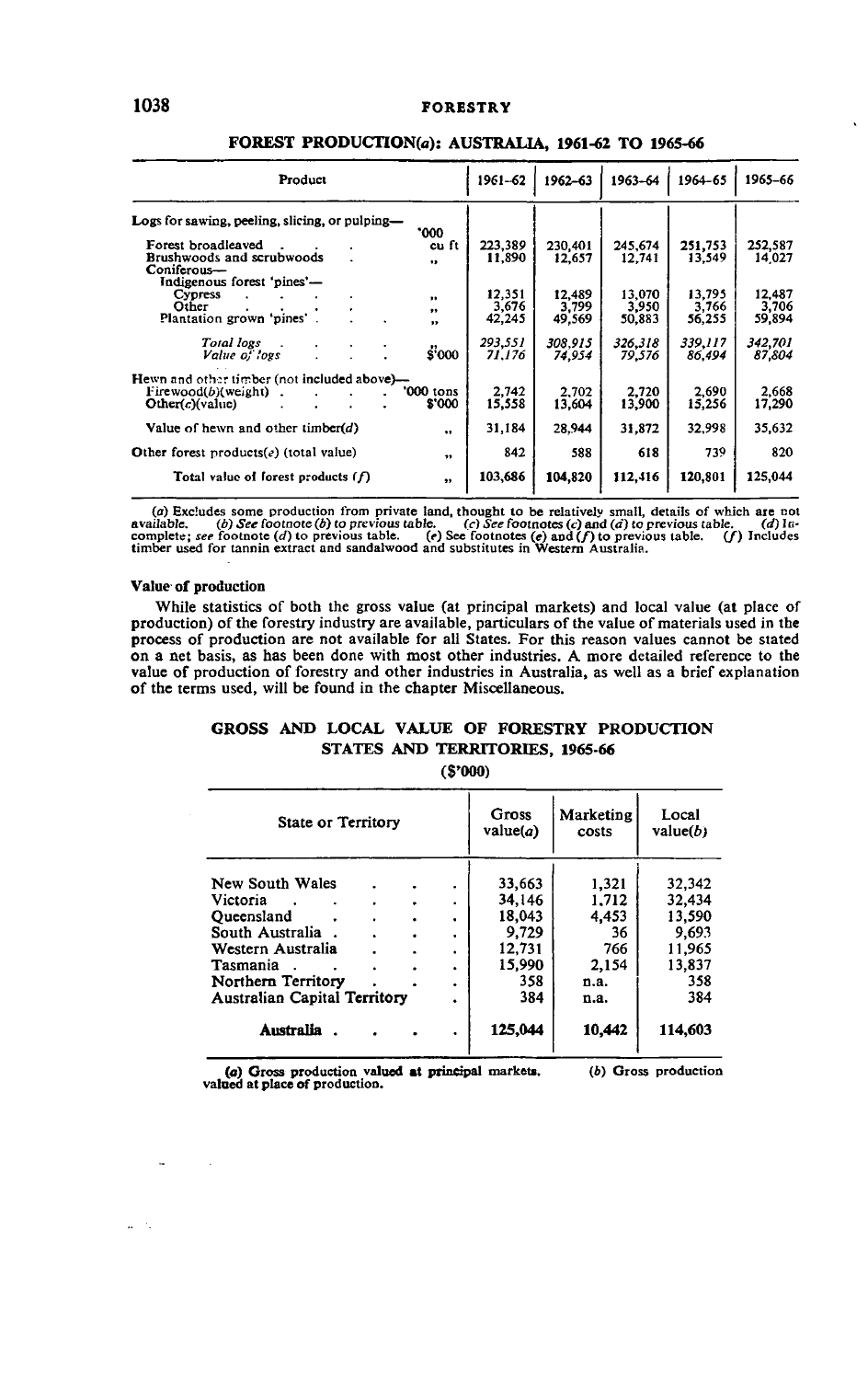# **TIMBER AND TIMBER PRODUCTS 1039**

|                                                     | Year |         | N.S.W.                                         | Vic.                                           | Old                                            | S.A.                                      | W.A.                                           | Tas.                                           | Aust. $(a)$                                       |
|-----------------------------------------------------|------|---------|------------------------------------------------|------------------------------------------------|------------------------------------------------|-------------------------------------------|------------------------------------------------|------------------------------------------------|---------------------------------------------------|
|                                                     |      |         |                                                |                                                | LOCAL VALUE (\$'000)                           |                                           |                                                |                                                |                                                   |
| 1961-62<br>1962-63<br>1963-64<br>1964-65<br>1965-66 |      | $\cdot$ | 28,862<br>27,976<br>29,618<br>31,586<br>32,342 | 26.260<br>26,200<br>28,920<br>32,076<br>32,434 | 11.790<br>11,976<br>12.980<br>13,482<br>13,590 | 7.466<br>8,116<br>8,168<br>8,801<br>9,693 | 10,382<br>10.162<br>10.734<br>11,334<br>11.965 | 10.180<br>11,314<br>11,638<br>13,270<br>13,837 | 95,236<br>96,102<br>102.624<br>111,139<br>114,603 |
|                                                     |      |         | LOCAL VALUE PER HEAD OF POPULATION (\$)        |                                                |                                                |                                           |                                                |                                                |                                                   |
| 1961–62<br>1962-63<br>1963-64<br>1964-65<br>1965-66 |      |         | 7.31<br>6.96<br>7.27<br>7.63<br>7.69           | 8.88<br>8.70<br>9.41<br>10.23<br>10.16         | 7.70<br>7.71<br>8.19<br>8.35<br>8.25           | 7.64<br>8.15<br>8.01<br>8.39<br>8.99      | 13.93<br>13.26<br>13.63<br>14.07<br>14.50      | 28.83<br>31.59<br>32.09<br>36.24<br>37.46      | 8.98<br>8.90<br>9.32<br>9.90<br>10.01             |

# **LOCAL VALUE OF FORESTRY PRODUCTION: STATES, 1961-62 TO 1965-66**

(a) Includes Northern Territory and Australian Capital Territory.

### **Timber and timber products**

#### Mill production of timber

Particulars of logs treated and the production of sawn, peeled and sliced timber by sawmills and other woodworking establishments are shown in the following table. These figures have been compiled from the annual factory collections in each State, which cover virtually all sawmills. The only omissions are some small portable mills operated by itinerants, e.g. sleeper cutters.

# **OUTPUT OF AUSTRALIAN-GROWN TIMBER: ALL MILLS, STATES, 1965-66 ('000 super ft)**

|                                                                  | N.S.W.             | Vic.              | Old                 | S.A.             | <b>W.A.</b>       | Tas.              | Aust. $(a)$          |
|------------------------------------------------------------------|--------------------|-------------------|---------------------|------------------|-------------------|-------------------|----------------------|
| Logs treated (gross<br>hoppus $(b)$ —                            |                    |                   |                     |                  |                   |                   |                      |
| Broadleaved.<br>Coniferous.                                      | 684,850<br>121.349 | 514,854<br>82,277 | 344, 367<br>115,024 | 7,305<br>220,386 | 469,486<br>20,421 | 350.402<br>10.064 | 2,371,443<br>569,521 |
| Total, logs<br>treated.                                          | 806,199            | 597,131           | 459,391             | 227,691          | 489,907           | 360,466           | 2,940,964            |
| Sawn, peeled or<br>sliced timber<br>produced from<br>logs above— |                    |                   |                     |                  |                   |                   |                      |
| Broadleaved.<br>Coniferous                                       | 354,054<br>73,270  | 282,031<br>42,478 | 168,116<br>65,258   | 4.526<br>135,153 | 203,479<br>10,467 | 173.626<br>4,844  | 1,185,831<br>331.469 |
| Total, timber<br>produced.                                       | 427,323            | 324,509           | 233,374             | 139,678          | 213,946           | 178,470           | 1,517,300            |

(a) Excludes Australian Capital Territory and Northern Territory. (b) Gross hoppus measure is approximately 78.5 per cent of the true volume.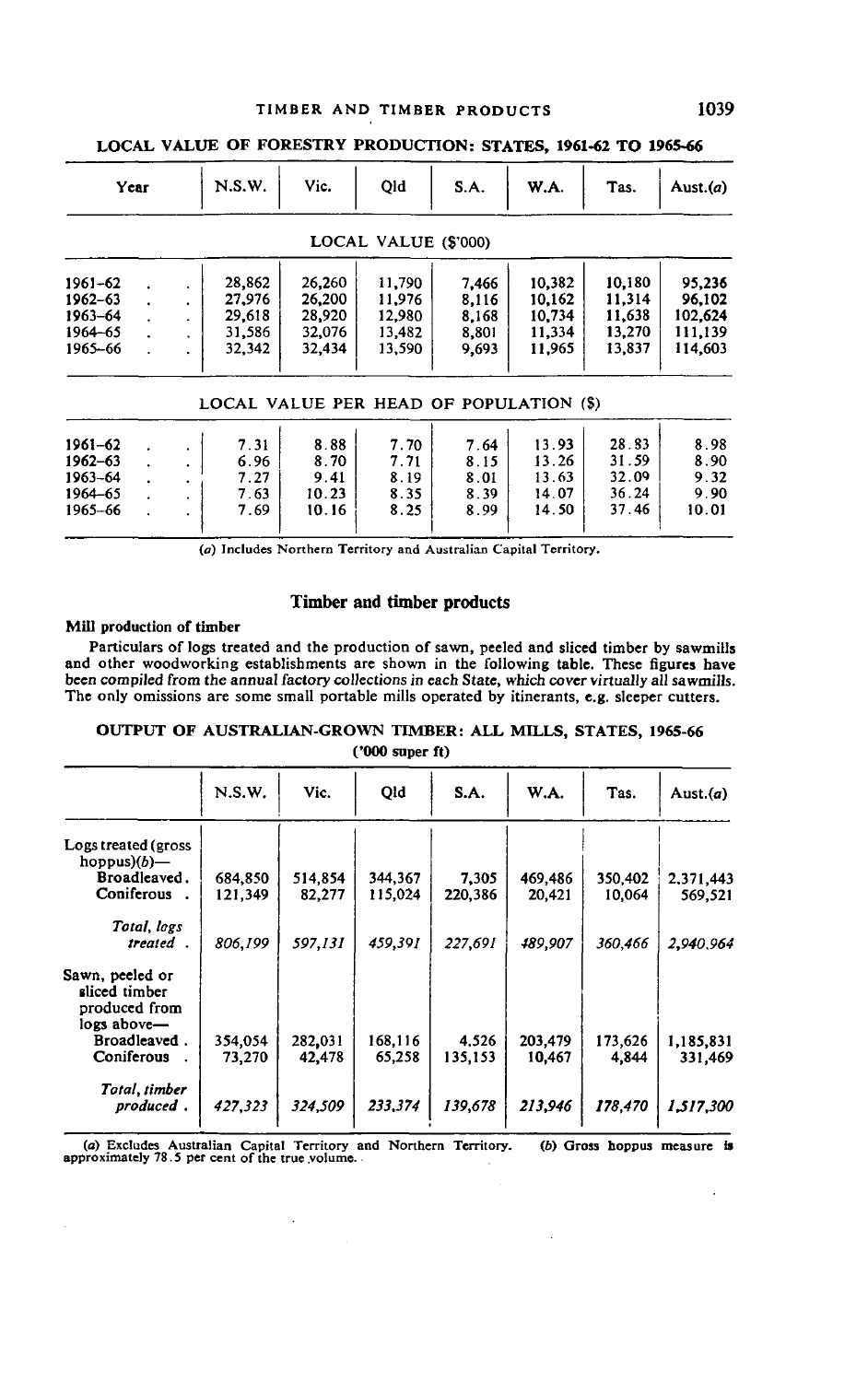# 1040 **FORESTRY**

# **OUTPUT OF AUSTRALIAN-GROWN TIMBER, ALL MILLS: AUSTRALIA^) 1961-62 TO 1965-66**

**('000 super ft)**

|                                                              | 1961-62   | 1962-63   | 1963-64   | 1964-65   | 1965-66          |
|--------------------------------------------------------------|-----------|-----------|-----------|-----------|------------------|
| Logs treated-                                                |           |           |           |           |                  |
| Broadleaved.<br>٠                                            | 2,524,530 | 2,552,552 | 2.681.691 | 2,767,843 | $ b\>2.371.443$  |
| Coniferous<br>۰                                              | 640.832   | 778,677   | 696,831   | 728,691   | $(6)$ 569.521    |
| Total, logs treated<br>٠                                     | 3,165,362 | 3,331,230 | 3,378,522 | 3,496,535 | $ b\>$ 2.940.964 |
| Sawn, peeled or sliced timber pro-<br>duced from logs above- |           |           |           |           |                  |
| <b>Broadleaved</b><br>٠                                      | 1,063,086 | 1,088,197 | 1,157,175 | 1,203,705 | 1,185,831        |
| Coniferous.<br>۰                                             | 289.117   | 322,370   | 330.014   | 329,508   | 331,469          |
| Total, timber produced                                       | 1,352,202 | 1,410,567 | 1,487,189 | 1,533,213 | 1,517,300        |

(a) Excludes Australian Capital Territory and Northern Territory. (b) Gross hoppus basis: not necessarily comparable with details for previous years, which are generally on a true volume basis.

In addition to the mill production of timber shown in the preceding tables, a large quantity of hewn and round timber, e.g. sleepers, piles, poles, fencing timber, timber used in mining and fuel, is obtained directly from forest and other areas. Complete information in respect of the volume of this output is not available.

### **Veneers, plywood, etc.**

Cutting of timber for the manufacture of veneers, plywood, etc. has been carried out in most States for a number of years. In recent years this has been considerably extended, since plywood manufacture has allowed the use of some species unsuitable for sawing. Special attention has been paid to ensure that logs suitable for peeling are diverted to ply factories.

# **PLYWOOD PRODUCED: STATES, 1961-62 TO 1965-66**

**("000 square feet: -fe-in basis)**

| State                                                       |  |   | 1961-62             | 1962-63                    | 1963-64                    | 1964-65                    | 1965-66                    |                            |
|-------------------------------------------------------------|--|---|---------------------|----------------------------|----------------------------|----------------------------|----------------------------|----------------------------|
| New South Wales<br><b>Queensland</b><br><b>Other States</b> |  | ٠ | ٠<br>٠<br>$\bullet$ | 56,184<br>98,086<br>48,537 | 56,766<br>85,746<br>52,751 | 58,880<br>97,252<br>60,150 | 59,045<br>94.766<br>63,249 | 54.201<br>80.761<br>52,296 |
| Australia                                                   |  |   |                     | 202,807                    | 195.263                    | 216,282                    | 217.059                    | 187,258                    |

Of the total plywood produced in 1965–66, 101,939,000 square feet  $\left(\frac{3}{16} \cdot \text{in basis}\right)$  were classed as 'Commercial', 63,452,000 as 'Waterproof', 3,223,000 as 'Case', and 18,640,000 as 'Sliced fancy'.

During 1965-66, 753.0 million square feet ( $\frac{1}{16}$ -in basis) of veneers were produced by the rotary process for the manufacture of plywood, including 243.5 million square feet ( $\frac{1}{16}$ -in basis) sold or added to stock, the bulk of which would eventually be used in the production of plywood. In addition, 44.5 million square feet of sliced veneers were produced.

### **Manufactured boards**

Hardboard. During the three years ended 30 June 1966 the following quantities of hardboard were produced: 1953-64, 358 million square feet; 1964-65, 381 million square feet; and 1965-66, 362 million square feet.

*Resin-bonded boards.* Production of resin-bonded boards (made from wood chips, wood wool, sawdust, etc.) amounted to 8,428,000 square yards during 1965-66.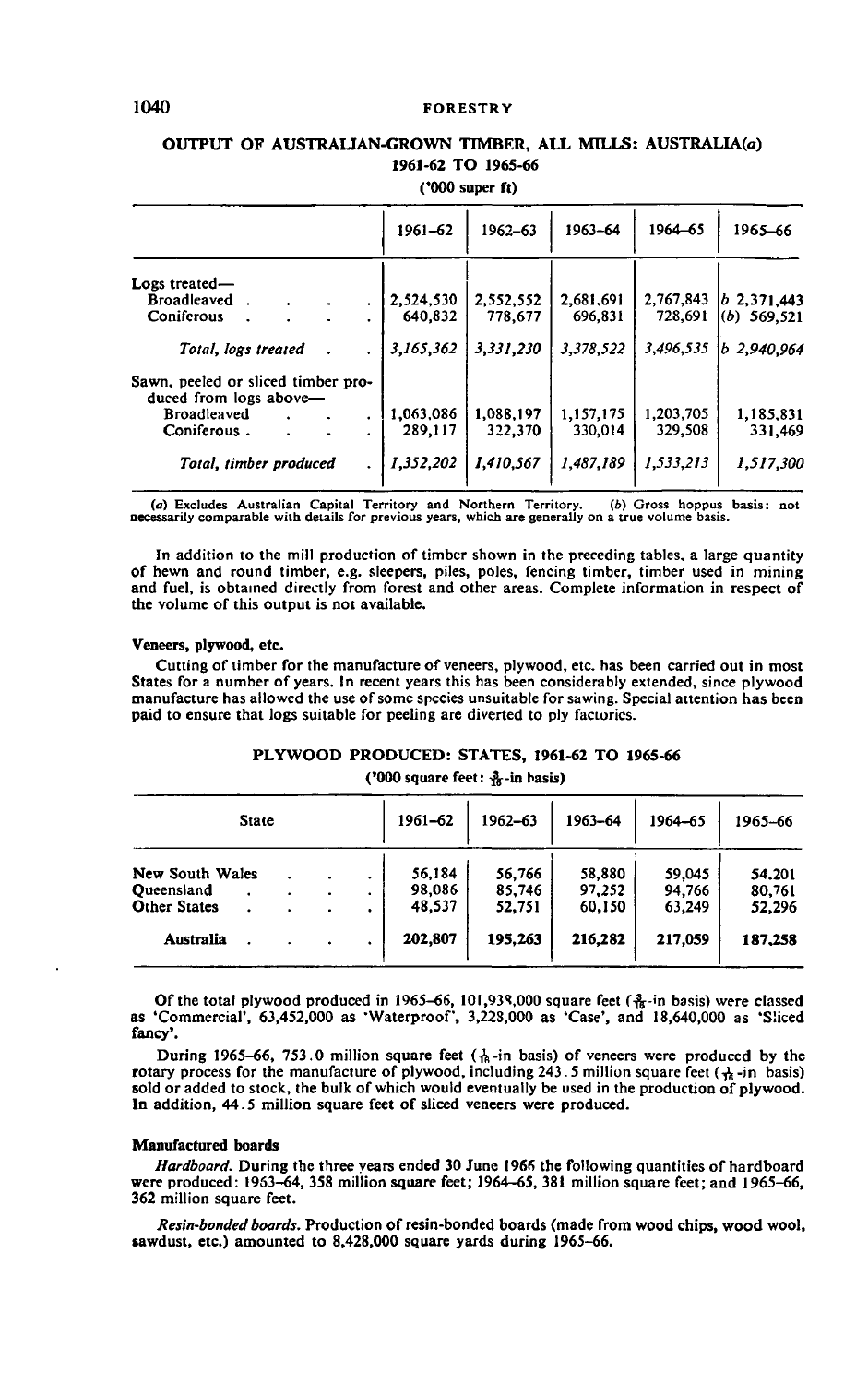# **Wood pulp and paper**

*Wood pulp.* During 1965-66 wood pulp production was 331,077 tons of chemical, mechanical and other pulp. During the previous year production was 317,435 tons.

Detailed information relating to the types and methods of production of wood pulp in the various States was published in Year Book No. 50, 1964, page 1110.

Paper and paper board. Paper and paper board are manufactured in all States, but the greater<br>part of the industry is in New Soutn Wales, Victoria and Tasmania. During 1965–66 twenty-five<br>paper mills were operating, eleven two each in Queensland and South Australia, and two in Western Australia. A wide variety of paper and paper board is produced in Australian mills. The table below gives details of the production of some of the principal items.

|                                    |         | Quantity (tons) |         | Value (\$'000) |         |         |  |
|------------------------------------|---------|-----------------|---------|----------------|---------|---------|--|
| Type of paper                      | 1963-64 | 1964-65         | 1965-66 | 1963-64        | 1964-65 | 1965-66 |  |
| Newsprint                          | 92,039  | 93,142          | 93.211  | 12,855         | 12,948  | 12,106  |  |
| <b>Blotting</b><br>۰.              | 553     | 488             | -601    | 164            | 124     | 161     |  |
| Duplicating                        | 7,008   | 7.386           | 9.721   | 2,370          | 2.618   | 3.758   |  |
| Printing and writing.<br>Wrapping- | 94,473  | 101.222         | 120,540 | 29.062         | 28,948  | 35,818  |  |
| Kraft                              | 141,006 | 160,807         | 149,331 | 33,134         | 37,403  | 34.568  |  |
| Other<br>٠                         | 12.127  | 16,158          | 11.114  | 4.295          | 5,269   | 3.850   |  |
| Paper felts<br>٠                   | 1.917   | 1,868           | 1.700   | 410            | 407     | 366     |  |
| Paper boards                       | 258,374 | 296.387         | 317,553 | 40,965         | 47.670  | 51.465  |  |

**PRODUCTION OF PAPER PRODUCTS: AUSTRALIA. 1963-64 TO 1965-66**

### **Overseas trade in forest products, timber and timber products**

### **Imports**

**IMPORTS OF FOREST PRODUCTS, TIMBER AND TIMBER PRODUCTS AUSTRALIA, 1965-66**

|                                                                                                                                                                                                                                                    | Quantity             | Value<br>(\$'000 f.o.b.) |
|----------------------------------------------------------------------------------------------------------------------------------------------------------------------------------------------------------------------------------------------------|----------------------|--------------------------|
| . '000 sup ft<br>Wood in the rough or roughly squared.                                                                                                                                                                                             | 34,371               | 2.163                    |
| Wood shaped or simply worked-                                                                                                                                                                                                                      |                      |                          |
| Timber sawn lengthwise, sliced or peeled, but not                                                                                                                                                                                                  |                      |                          |
| further prepared, of a thickness exceeding 5 mm-                                                                                                                                                                                                   |                      |                          |
| $Conifer-$                                                                                                                                                                                                                                         |                      |                          |
| Douglas fir research and the control of the control of the control of the control of the control of the control of the control of the control of the control of the control of the control of the control of the control of th<br>$\bullet\bullet$ | 177.453              | 16,860                   |
| Hemlock and balsam<br>$\mathcal{L}(\mathcal{L})$ and $\mathcal{L}(\mathcal{L})$ .<br>٠<br>,,                                                                                                                                                       | 13.629               | 882                      |
| $\bullet$                                                                                                                                                                                                                                          | 25,945               | 1,955                    |
| Redwood and western cedar<br>$\bullet$                                                                                                                                                                                                             | 16,597               | 2.015                    |
| Non-conifer<br>$\sim 100$<br>٠<br>,,                                                                                                                                                                                                               | $\ddot{\phantom{1}}$ | 7.780                    |
| Tanning extracts of vegetable origin<br>cwt<br>$\sim$ $\sim$                                                                                                                                                                                       | 67.608               | 490                      |
| Wood and cork manufactures (except furniture)-                                                                                                                                                                                                     |                      |                          |
| Vencers, plywood boards, 'improved' or reconstituted wood and                                                                                                                                                                                      |                      |                          |
| other wood, worked, n.e.s.<br>and the state of the state of                                                                                                                                                                                        | . .                  | 5,617                    |
| $\mathbf{r} = \mathbf{r}$ , $\mathbf{r} = \mathbf{r}$                                                                                                                                                                                              | $\ddot{\phantom{1}}$ | 2.683                    |
| Cork manufactures .<br>$\ddot{\phantom{a}}$                                                                                                                                                                                                        | $\ddot{\phantom{0}}$ | 1,200                    |

Owing to the adoption of the new Australian Import Commodity Classification from July 1965 *(see* page 379) completely comparable figures for years prior to 1965-66 are not available. Imports of coniferous timbers, shaped or simply worked, came mainly from Canada and the United States of America in 1965-66. Malaysia was the source of by far the greater proportion